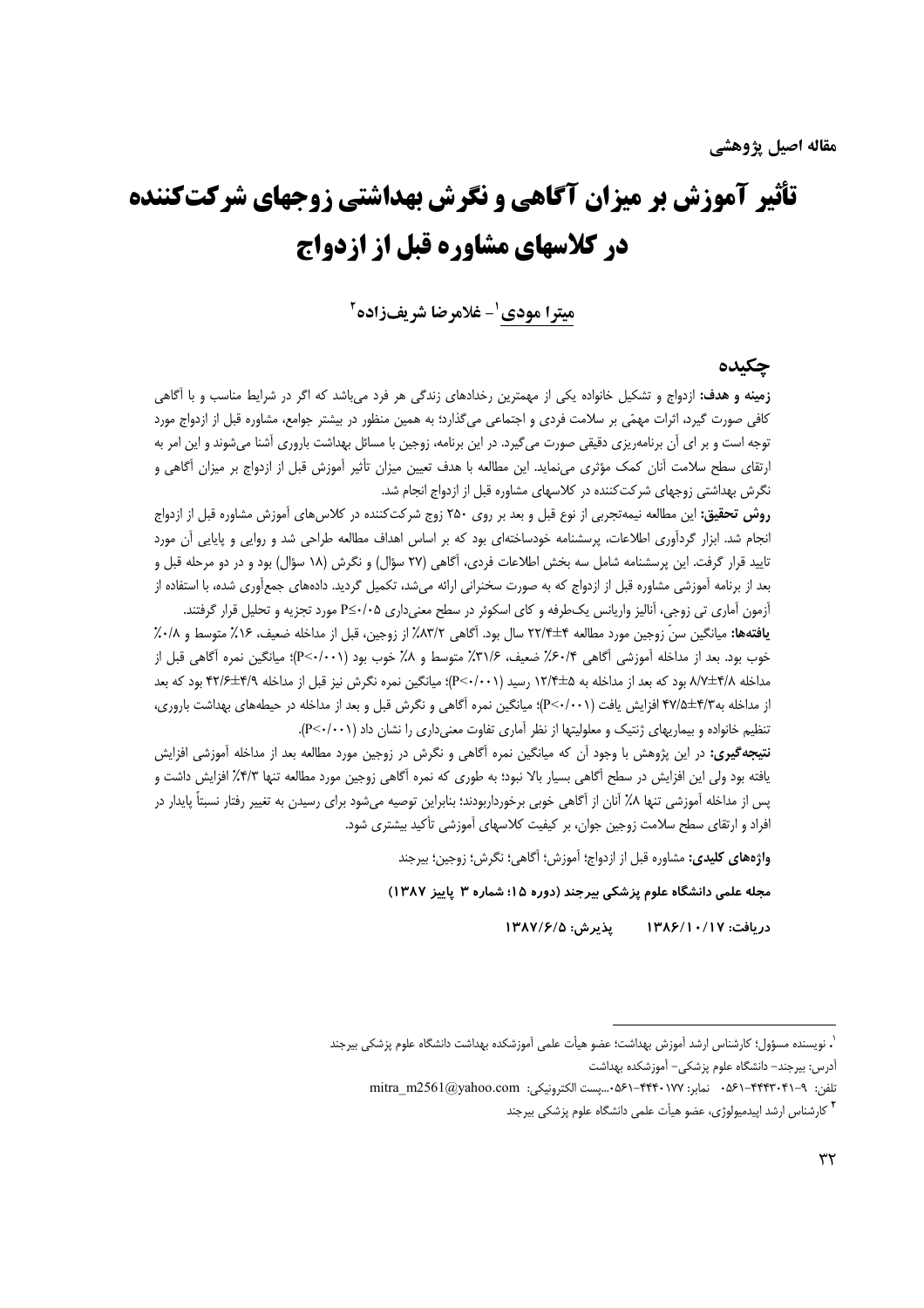#### مقدمه

ازدواج عامل به وجود آوردن خانواده، تكثير و بقاى نسل است و در ادیان توحیدی بویژه دین مبین اسلام از قداستی ویژه برخوردار است؛ در صورتی که با شرایط لازم و آگاهی کافی صورت گیرد، اثرات مهمّی بر سلامت افراد و اجتماع می گذارد؛ از طرفی سلامت جسمی، روانی و اجتماعی زوجهای جوان با سلامت خانواده و ایجاد نسل سالم در ارتباط است (۱). زوجهای جوان، آیندهسازان هر کشوری هستند و سلامت جامعه در گروی تأمین سلامت جسمی، روانی و اجتماعی آنان است. ریشه بسیاری از مشکلات عمده بهداشتی نظیر رشد بی رویه جمعیت، مرگ و میر نوزادان و کودکان، ناهنجاریهای ژنتیکی و غیره را باید در دوران قبل از ازدواج و قبل از بارداری جستجو کرد (۲).

والدین همواره آرزوی داشتن فرزندانی سالم را دارند. وجود کودک بیمار با اختلالات مادرزادی و ژنتیکی، مشکلات عدیدهای را به دنبال دارد که باعث ایجاد تنش و گاهی از هم یاشیدن نظام خانواده می شود (۳). سالانه نزدیک به ۵۲۹۰۰۰ زن به دنبال عوارض بارداری و زایمان در جهان جان خود را از دست می دهند (۴).

شایعترین علت مرگ و میر پرهناتال، زایمان زودرس است که در ۵۰٪ موارد همراه با ناهنجاریهای مادرزادی است (۶٬۵٪). به منظور جلوگیری از این معلولیتها و مرگ و میرها، آموزش زوجين قبل از ازدواج، مي تواند نقش مؤثري را ايفا نمايد (٧)؛ به این منظور طرح آموزش قبل از ازدواج از سال ۱۳۷۰ در کشور به تصویب رسید و به استانها ابلاغ گردید و به دنبال آن در تمامی استانها، کلینیک مشاوره قبل از ازدواج دایر گردید و مسؤولان دفاتر عقد و ازدواج موظف شدند صيغه عقد جهت افراد در شرف ازدواج را تنها در صورتی جاری نمایند که طرفین گواهی تندرستی مبنی بر انجام أزمایشات و گذراندن دوره آموزشی را ارائه نمایند.

هدف از اجرای این طرح ارتقای سطح آگاهی زوجین در خصوص اهمیت و ضرورت کنترل جمعیت و بهداشت باروری،

روشهای مختلف پیشگیری از بارداری، پیشگیری از بیماریها بویژه بیماریهای مقاربتی، ژنتیکی و آشنایی با واحدهای ارائهدهنده خدمات بهداشتی و درمانی بود (٨). زوجین جوان در ابتدای زندگی زناشویی نیاز به اطلاعات کافی و مناسب در زمینه جنبههای گوناگون بهداشت باروری دارند. آگاهی در مورد حاملگی های پر خطر، اهمیت استفاده از روشهای تنظیم خانواده و انتخاب روش مناسب برای پیشگیری از بارداری در سالهای ابتدایی زندگی مشترک و استفاده از مشاوره ژنتیک به منظور جلوگیری از بیماریهای ژنتیکی از جمله مسائل مهم بهداشتی در زندگی زناشویی هستند؛ بنابراین برگزاری كلاسهاى أموزشي مشاوره قبل ازدواج توسط افراد كارأمد از جمله خدمات بهداشتی بسیار مهم است؛ زیرا برنامه مشاوره و آموزش به زوجین کمک میکند تا آگاهی لازم را در زمینه مسائل مختلف بهداشت باروری کسب و زندگی زناشویی خود را بر مبنای صحیح پایهگذاری نمایند.

مطالعه Sulivan و Brodurg در سال ۱۹۹۷ نشان دادند که شرکت در کلاسهای مشاوره قبل از ازدواج، خطر اختلال عملکرد ازدواج را کاهش می دهد. افراد شرکت کننده در این كلاسها خطر كمترى را براى مواجهه با مشكلات زناشويي داشتند (۹). در پژوهشی Schumma در سال ۱۹۹۸ انجام داد، انجام مشاوره قبل از ازدواج با افزایش میزان رضایت از ازدواج همراه بود و زوجین تجربه مشاوره را به عنوان یک تجربه خوشایند و رضایتبخش عنوان نمودند (١٠).

همچنین سایر مطالعات انجام شده در این زمینه بیانگر ضرورت انجام مشاوره قبل از ازدواج می باشد (۳، ۱۱–۱۵). یکی از اهداف مهم آموزش و مشاوره قبل از ازدواج، پیشگیری از بیماری است (۱). با انجام برنامههای آموزشی و مشاوره قبل از ازدواج، از حاملگیهای ناخواسته و بیماریهای مقاربتی (STI) نیز پیشگیری می شود. محققین کارولینای شمالی و جورجیای آمریکا در مطالعه خود به این نتایج دست یافتند که اجرای مشاوره در مورد روشهای پیشگیری از بارداری برای زوجین جوان به میزان قابل ملاحظهای درصد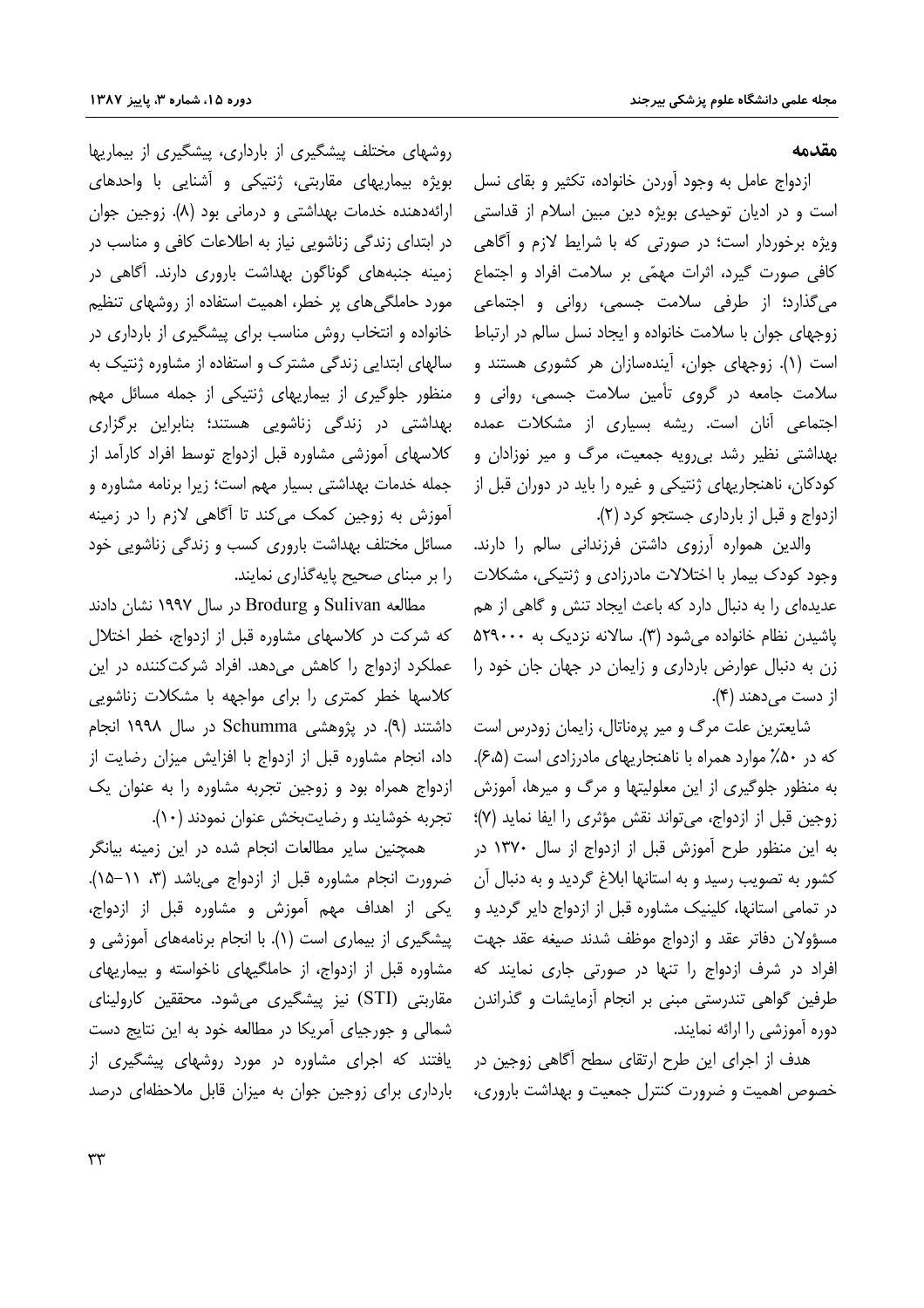استفاده از روشهای پیشگیری از بارداری نظیر کاندوم و قرص را افزایش داده است (۱۶)؛ همچنین از مواردی که قبل از ازدواج باید مورد توجه قرار گیرد و جزو اهداف برنامههای آموزش و مشاوره قبل از ازدواج نیز هست، آشنایی زوجین با روشهای مختلف پیشگیری از بارداری است. در مطالعهای که در مالاوی انجام شد، نتایج نشان داد که مشاوره در مورد روشهای انتقال و پیشگیری از بیماریهای مقاربتی (STI) باعث افزايش آگاهي افراد در زمينه استفاده از كاندوم، افزايش نگرانی در مورد شریک جنسی و کاهش هزینههای بهداشتی شده بود (۱۷).

با توجه به لزوم خدمات مشاورهای قبل از ازدواج در سلامت و تداوم ازدواج و اهمیت داشتن نسلی سالم و حفظ سلامت و ارتقای کیفیت زندگی خانواده، مطالعه حاضر با هدف تعیین میزان تأثیر آموزش کلاسهای مشاوره قبل از بر میزان آگاهی و نگرش زوجین انجام شد.

# روش تحقيق

این مطالعه نیمهتجربی، از نوع قبل و بعد بر روی ۲۵۰ زوج شرکتکننده در کلاسهای مشاوره قبل از ازدواج که در یاییز سال ۱۳۸۵ به مرکز مشاوره قبل از ازدواج مرکز بهداشت شهرستان بيرجند مراجعه نموده بودند، انجام شد.

نمونهها به روش غیر احتمالی آسان از بین مزدوجینی که در دوره مطالعه در کلاسهای مشاوره قبل از ازدواج شرکت نموده و پس از توجیه در مورد اهداف طرح، تمایل به شرکت در مطالعه را داشتند، انتخاب گردید.

برای جمع آوری دادهها از پرسشنامهای خودساخته بر اساس اهداف طرح که روایی محتوایی آن توسط تعدادی از اعضای هیأت علمی صاحبِنظر تأیید شده بود، استفاده شد.

پرسشنامه شامل سه بخش اطلاعات فردی، آگاهی و نگرش بود. سنجش أگاهی شامل ۲۷ سؤال تستی (۴ سؤال بهداشت باروری، ۱۸ سؤال تنظیم خانواده و ۵ سؤال

بیماریهای ژنتیکی و معلولیتها) بود که به پاسخ صحیح هر سؤال نمره یک و به پاسخ غلط و نمیدانم نمره صفر داده شد. حداكثر نمره قابل كسب ٢٧ بود.

میترا مودی– غلامرضا شریفزاده

سؤالات سنجش نگرش شامل ١٨ سؤال نگرشى (۵ سؤال بهداشت باروري، ۴ سؤال تنظيم خانواده و ۹ سؤال بیماریهای ژنتیکی و معلولیتها) بود که بر مبنای مقیاس لیکرت سه طبقهای تنظیم و به هر سؤال نمرهای بین ( تا ۳ داده شد. حداکثر نمره قابل کسب در این سنجش ۵۴ بود.

سطح آگاهی و نگرش در سه سطح ضعیف (کسب کمتر از ۵۰٪ نمره کل)، متوسط (کسب نمره ۷۵-۵۰٪ نمره کل) و خوب (کسب نمره بالای ۷۵٪ نمره کل) طبقهبندی گردید.

یرسشنامه در دو مرحله قبل و بعد از آموزش در كلاسهاى مشاوره قبل از ازدواج در بين زوجين توزيع و پس از تکمیل جمعأوری گردید.

برای انجام مداخله نیز برنامه آموزشی توسط یک کارشناس بهداشت عمومی برای زوجین در کلاسهای ۲۰ تا ۳۰ نفره (۹ جلسه آموزشی) به صورت سخنرانی به مدت ۴۰ تا ۵۰ دقیقه در زمینه مباحث مربوط به حیطههای بهداشت باروری، تنظیم خانواده و بیماریهای ژنتیک و معلولیتها اجرا گردید. به دلیل عدم امکان دسترسی به نمونهها در روزهای بعد از آموزش، آگاهی و نگرش زوجین بلافاصله بعد از اتمام برنامه آموزشی مورد ارزشیابی قرار گرفت و این مسأله از محدوديتهاي پژوهش حاضر مي باشد.

دادهها در دو مرحله پس از جمع آوري در نرم فزار SPSS وارد و به وسیله آزمونهای آماری t زوج شده و مستقل، آنالیز واریانس یک طرفه و کای اسکوئر در سطح ۵+۰- $\alpha$  مورد تجزیه و تحلیل قرار گرفتند.

## بافتهها

این مطالعه بر روی ۲۵۰ زوج شرکت کننده در کلاسهای مشاوره قبل از ازدواج که پرسشنامه قبل و بعد از مداخله را بطور كامل تكميل نموده بودند، انجام شد. ۱۲۵ نفر از اين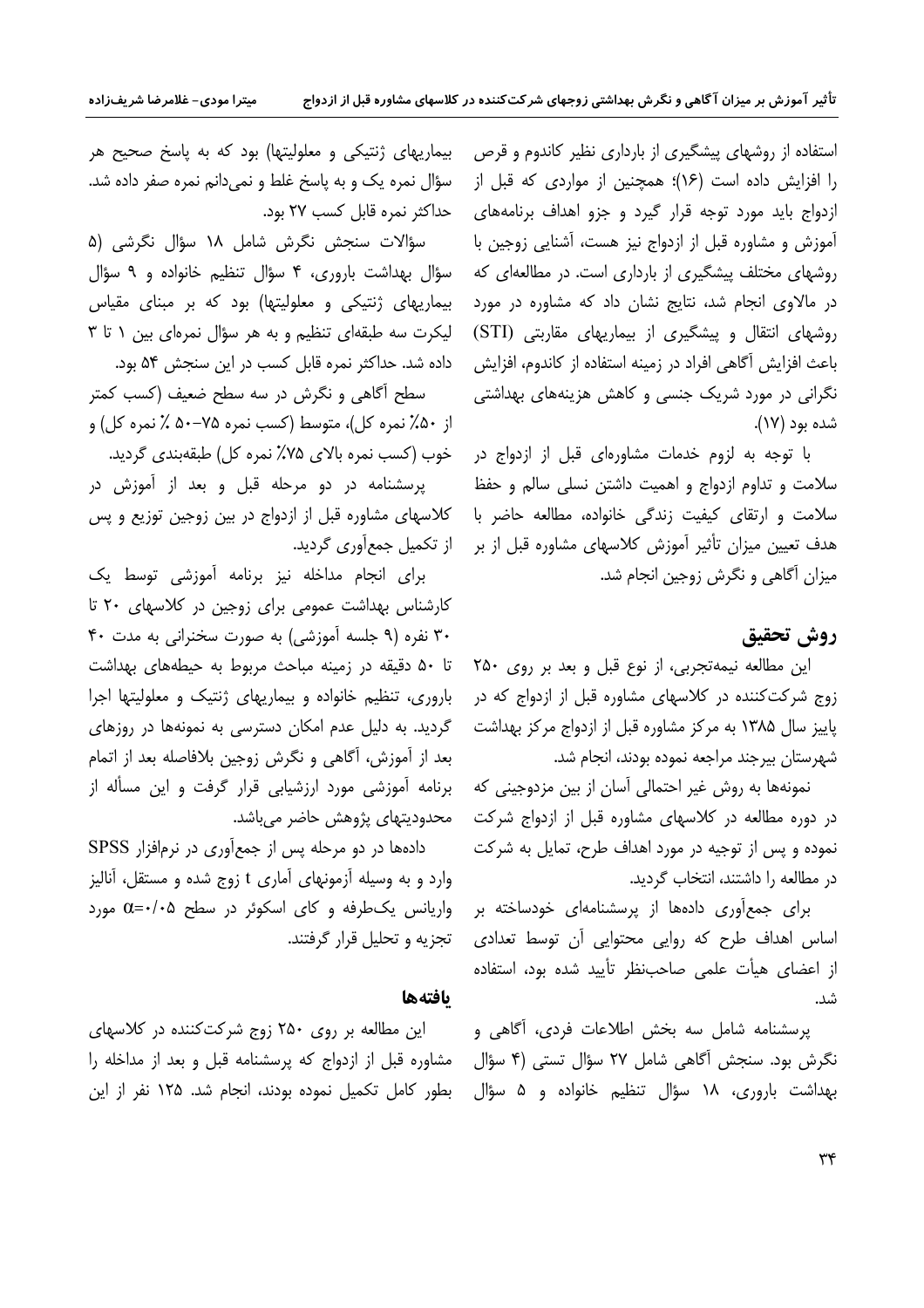افراد زوج مرد با میانگین سنی ۴/۷±۲۳/۴ سال و ۱۲۵ نفر زوج زن با میانگین سنی <del>۴/۱/ ۲۲/۴ سال و ۲ نفر (۰/۸٪)</del> بے سواد بودند؛ ۱۱۵ نفر (۴۶٪) دوران نامزدی را طی نمودہ بودند و ۱۳۵ نفر (۵۴٪) دوران نامزدی نداشتند؛ همچنین ۱۸۶ نفر (۷۴/۴٪)، قبل از ازدواج در زمینه مسائل بهداشت باروری و تنظیم خانواده اطلاعاتی کسب کرده بودند. مهمترین منبع كسب اطلاعات زوجين به ترتيب كتاب (۴۸/۷٪)، والدين (۲۰/۶٪)، رادیو و تلویزیون (۱۰/۶٪)، دبیرستان یا دانشگاه (۹/۵٪)، دوستان (۷/۴٪) و روزنامه (۳/۲٪) بود.

بر اساس مقایسه میانگین نمره کلّ آگاهی و نگرش قبل و بعد از مداخله آموزشی، نمره آگاهی به میزان ۳/۷ نمره و نمره نگرش به میزان ۴/۹ نمره افزایش نشان داد که این معنی داری بود (P<۰/۰۰۱). اختلافات از نظر آماری معنی دار بود (جدول ۱)؛ همچنین

تفاوت معنی داری در آگاهی و نگرش زوجین قبل و بعد از مداخله در حیطههای بهداشت باروری، تنظیم خانواده و بیماریهای ژنتیک و معلولیتها مشاهده گردید (جدول ۲ و۳). مقايسه ميانگين تغييرات نمره أگاهي و نگرش قبل و بعد

از آموزش بر حسب جنس و منبع کسب اطلاعات بهداشتی قبل از شرکت در کلاسها اختلاف معنی داری را نشان نداد؛ ِ همچنین تفاوت معنے داری در میانگین تغییرات نمرہ آگاهی و نگرش بر حسب وضعیت داشتن دوره نامزدی و سطح تحصیلات مشاهده نگردید؛ جدول ۴ نیز مقایسه سطح أگاهی و نگرش زوجین قبل و بعد از مداخله را نشان میدهد؛ اختلاف بین سطح آگاهی و نگرش قبل و بعد از مداخله

جدول ۱- مقایسه نمره اَگاهی و نگرش قبل و بعد از مداخله اَموزشی در افراد مورد مطالعه

| سطح معنیداری                                                            |                        | قبل از آموزش (تعداد ۲٥٠ نفر)   بعد از آموزش (تعداد ۲٥٠ نفر) | زمان مداخله |
|-------------------------------------------------------------------------|------------------------|-------------------------------------------------------------|-------------|
| (أزمون تيزوج شده)                                                       | میانگین و انحراف معیار | میانگین و انحراف معیار                                      | متغير       |
| $df = YfQ$<br>$t = \lambda \Delta / \lambda$<br>$P<\cdot/\cdot\cdot$ \* | ۱۲/۴±۵                 | $\lambda/\nu \pm \gamma/\lambda$                            | نمره آگاهی  |
| $df = YfQ$<br>$t = \frac{V}{\mathcal{F}}$<br>$P<\cdot/\cdot\cdot$ \*    | <b>۳</b> ۷/۵±۴/۳       | 414±917                                                     | نمره نگرش   |

\* در سطح ۵+/۰+0 معنى دار است.

جدول ۲- مقایسه میانگین نمره أگاهی در حیطههای مختلف قبل و بعد از مداخله در زوجین مورد مطالعه

| سطح معنیداری             |                                                                   | قبل از مداخله (تعداد ۲۵۰نفر)  بعد از مداخله (تعداد ۲۵۰نفر) | انمره کل | زمان مداخله                    |
|--------------------------|-------------------------------------------------------------------|------------------------------------------------------------|----------|--------------------------------|
| (أزمون تي زوج شده)       | میانگین و انحراف معیار                                            | میانگین و انحراف معیار                                     |          | حيطه أكاهم                     |
| $(P<\cdot/\cdot\cdot)$ * | $\mathbf{Y}/\boldsymbol{\cdot}\mathbf{Y}\pm\mathbf{1}/\mathbf{Y}$ | $\gamma/\cdot \Delta \pm 1/\xi$                            |          | بهداشت باروري                  |
| $(P<\cdot/\cdot\cdot)$ * | $5\pm 10$                                                         | $\mathbf{f}/\mathbf{f}$                                    | ۱۸       | تنظيم خانواده                  |
| $(P<\cdot/\cdot\cdot)$ * | $\frac{1}{2}$                                                     | $Y/Y \pm 1/\epsilon$                                       |          | بیماریهای ژنتیکی و معلولیتها ا |

\* در سطح ۵+/+=a معنىدار است.

جدول ۳- مقایسه میانگین نمره نگرش در حیطههای مختلف قبل و بعد از مداخله در زوجین مورد مطالعه

| سطح معنیداری                        | بعد از مداخله (تعداد ۲۵۰ نفر) | قبل از مداخله (تعداد ۲٥۰ نفر) | نمرہ کل | زمان مداخله                  |
|-------------------------------------|-------------------------------|-------------------------------|---------|------------------------------|
| (أزمون تي زوج شده)                  | ميانگين و انحراف معيار        | ميانگين و انحراف معيار        |         | حيطه نگرش                    |
| $(P<\cdot/\cdot\cdot)$ <sup>*</sup> | ۱۲/۵±۱/۹                      | $11/Y \pm 1/\lambda$          | ۱۵      | بهداشت باروري                |
| $(P<\cdot/\cdot\cdot)$ <sup>*</sup> | $\cdot$ /۳ $\pm$ ) / $\vee$   | $9/2\pm1/9$                   |         | تنظيم خانواده                |
| $(P<\cdot/\cdot\cdot)$ *            | <b>٢۴/٧±٢/١</b>               | $Y\ Y\#Y/Y$                   |         | بیماریهای ژنتیکی و معلولیتها |

در سطح ۵+/+= $\alpha$  معنے دار است.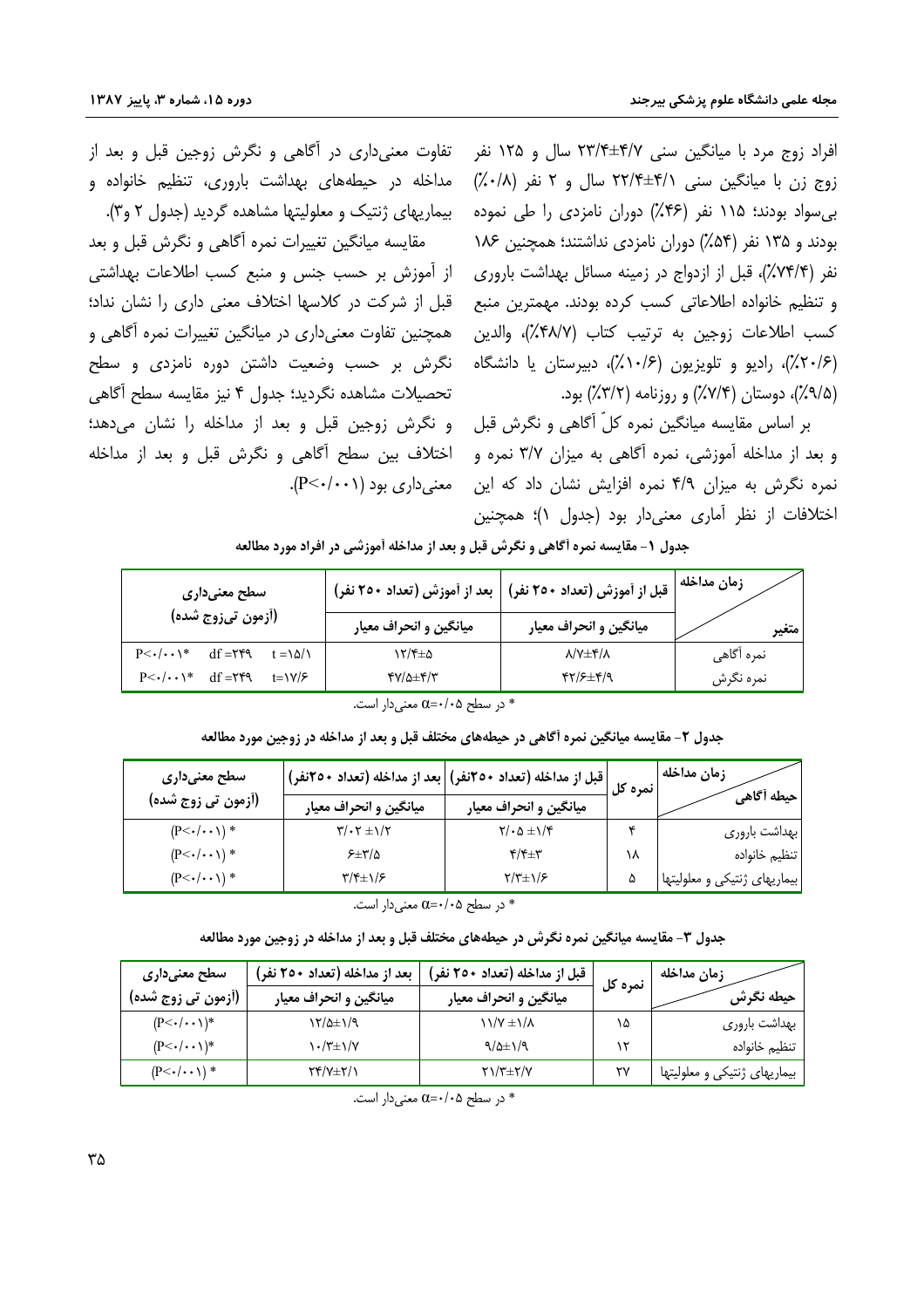| نگرش                                       |                     | أگاهي                               |                                                                        | <b>آگاهی و نگرش</b> |
|--------------------------------------------|---------------------|-------------------------------------|------------------------------------------------------------------------|---------------------|
| بعد از مداخله                              | قبل از مداخله       | بعد از مداخله                       | قبل از مداخله                                                          |                     |
| فراوانی (درصد)                             | فراوانی (درصد)      | فراوانی (درصد)                      | فراوانی (درصد)                                                         | سطح أگاهي و نگرشَ   |
| $\cdot$ ( $\cdot$ )                        | $\cdot$ ( $\cdot$ ) | 1۵۱ (۶۰/۴)                          | $\mathsf{Y} \cdot \mathsf{A}$ ( $\mathsf{A} \mathsf{Y} / \mathsf{Y}$ ) | ضعىف                |
| $\uparrow\uparrow$ (۱٢/٨)                  | ۱۰۱ (۴۰/۴)          | Y9 (T1/F)                           | $f \cdot (15)$                                                         | متوسط               |
| $Y$ $\wedge$ $($ $\wedge$ $Y$ $\wedge$ $)$ | (۹/۶۹ (۵۹           | $\gamma \cdot \gamma (\lambda)$     | (۰/۸ ۲                                                                 | خوب                 |
| $(P<\cdot/\cdot\cdot)$ <sup>*</sup>        |                     | $(P<\cdot/\cdot\cdot)$ <sup>*</sup> |                                                                        | سطح معنىدارى        |

جدول ٤- مقايسه سطح أگاهي و نگرش زوجين مورد مطالعه قبل و بعد از مداخله أموزشي

در سطح ۵+/۰= $\alpha$  معنى دار است.

ىحث

زوجهای جوان آیندهسازان کشور هستند و سلامت جامعه در گرو تأمین سلامت این قشر از افراد جامعه است. آموزش برنامههای بهداشتی، مهمترین و مطمئنترین راه تأمین سلامت جامعه و خانواده است. آگاه نمودن زوجین از مسائل بهداشت باروری قبل از ازدواج، از اهمیت ویژهای برخوردار است. برای پیشگیری از بارداری و فاصلهگذاری مناسب بین فرزندان و تنظیم دلخواه ابعاد خانواده، باید به زوجین آماده برای ازدواج، آگاهیهای لازم داده شود. وقوع بارداری در صورتی که زوجین از نظر اقتصادی، اجتماعی و روانی آمادگی لازم برای پذیرش آن را نداشته باشد، منجر به مشکلات قابل توجهی در زندگی میشود و از طرفی کنترل رشد بی رویه جمعیت در کشور تا حدّ زیادی به آگاهی، نگرش و رفتار این افراد بستگی دارد. یکی از بهترین و مناسبترین فرصتها برای آموزش این افراد، زمان قبل از ازدواج است. در حال حاضر یکی از وظایف مهم مراکز بهداشتی، برگزاری کلاسهای مشاوره قبل از ازدواج جهت زوجین در شرف ازدواج میباشد  $(\lambda \wedge)$ .

نتایج به دست آمده از این مطالعه نشان داد که میانگین نمره کلّ آگاهی و نگرش زوجین مورد مطالعه بعد از مداخله آموزشی به ترتیب به میزان ۳/۷ و۴/۹ نمره افزایش یافت و این اختلاف از نظر آماری معنیدار بود (P<۰/۰۰۱). مطالعات متعدّد در داخل و خارج کشور نقش مؤثر آموزش و مشاوره قبل از ازدواج در ارتقا و افزایش آگاهی و نگرش زوجین را نشان داده است (۳، ۹، ۱۷،۱۰، ۱۸، ۱۹).

در این مطالعه آگاهی و نگرش زوجین در سه حیطه بهداشت باروری، تنظیم خانواده و بیماریهای ژنتیکی و معلولیتها به تفکیک مورد بررسی قرار گرفت. از مواردی که قبل از ازدواج باید مورد توجه قرار گیرد و جزو اهداف برنامههای آموزش و مشاوره قبل از ازدواج است، آشنایی با مسائل بھداشت باروری، سنّ مناسب حاملگی، حاملگی های پرخطر و عوارض آن میباشد. نتایج حاصل نشان داد که میانگین نمرات آگاهی زوجین مورد مطالعه در حیطه بهداشت باروری از ۲/۰۵±۲/۰۵ به ۲/۰۲±۳/۰۲ و میانگین نمره نگرش از ۱/(±۱/\ به ١٢/٥±١٢/٥ افزايش يافت كه اين اختلاف از نظر أماري معنىدار بود (P<٠/٠٠١). محققين معتقدند آموزشهای قبل از ازدواج برای جوانان در تمام جوامع اثر چشمگیری بر رفتارهای بهداشت باروری و بهداشت جنسی آنان خواهد داشت و مدیریت و آموزش آنان یک ضرورت میباشد (٢٠-٢٢). در مطالعه حاجي كاظمي و همكاران نيز آگاهی دختران در زمینه بهداشت دستگاه تناسلی بعد از برنامه مشاوره افزايش يافت (١٨).

استفاده از کاندوم و قرصهای ترکیبی پیشگیری از بارداری روشهای مناسبی برای زوجین در چند سال اول زندگی زناشویی است؛ بدین منظور آشنایی زوجین با روشهای پیشگیری از بارداری و تنظیم خانواده از اهداف دیگر برنامههای قبل از ازدواج است. نتایج مطالعه حاضر نشان داد میانگین نمره زوجین مورد مطالعه در زمینه تنظیم خانواده بعد از آموزش از ۴/۴۳±۴ به ۳/۵±۶ و میانگین نمره نگرش در این زمینه از ۹/۵±۹/۵ به ۱۰/۳±۱۰/۳ افزایش یافت که این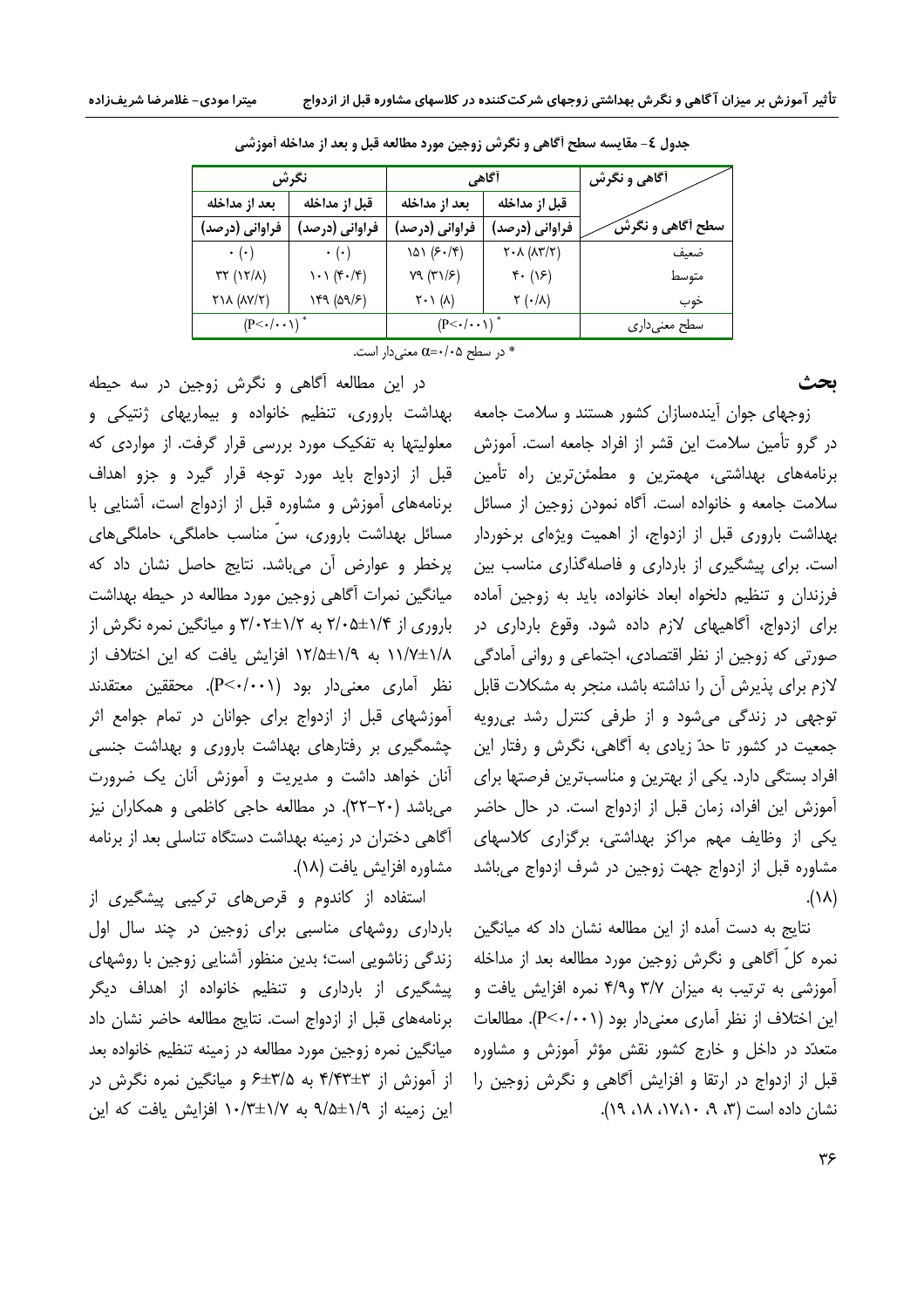تغییرات از نظر آماری معنی دار بود (P<۰/۰۰۱). در مطالعه حاجی کاظمی و همکاران میانگین نمرات دختران در زمینه اهمیت خانواده در مرحله بعد از مشاوره نسبت به مرحله قبل تغییر داشت ولی آزمون آماری معنیدار بودن این تغییر را تأييد نكرد (١٨). نتايج مطالعات انجام شده توسط دفتر منطقهای جمعیت در هند نشان داد که ۵۹٪ جوانان تازه ازدواج کرده در پاکستان و ۶۳٪ در هند از روشهای جدید مثل آمپول و قرص خوراکی آگاه بودند؛ آنها معتقد بودند که آموزش و مشاوره باعث افزایش آگاهی آنها شده و دریافت اطلاعات کامل و دسترسی آسان به خدمات بهداشت باروری و تنظیم خانواده به تأمین سلامت آنان کمک خواهد کرد؛ همچنین این مطالعات نشان داد که اگر چه بیشتر زنان مورد مطالعه در مورد حداقل یک وسیله پیشگیری مطلبی شنیده بودند، اما آنها در مورد ویژگیهای هر روش، بخصوص کاندوم بی|طلاع بودند؛ به طوری که ۱۸٪ از دختران جوان تازه ازدواج کرده در پاکستان و ۴۵٪ آنها در سریلانکا از کاندوم اطلاع داشتند (٢٢-٢۴).

از اهداف دیگر برنامههای آموزشی و مشاوره قبل از ازدواج، پیشگیری از بیماریهای ژنتیکی و معلولیتهاست. بهترین زمان انجام مشاوره ژنتیک قبل از ازدواج است. در مشاوره ژنتیک بیماران و خانوادههایی که در معرض یک اختلال ژنتیکی قرار دارند، نسبت به نتایج آن بیماری احتمال به وجود آمدن یا انتقال بیماری به فرزندان و راههای پیشگیری از آن آگاهی پیدا می کنند.

در مطالعه حاضر میانگین نمره آگاهی زوجین مورد مطالعه در زمینه بیماری های ژنتیک و معلولیتها از ۲/۳±۱/۶ به ۱/۶±۳/۴ و میانگین نمره نگرش در این زمینه از ۲/۳±۲/۷ به ۲۴/۷±۲/۱ افزایش یافت و این تغییرات از نظر آماری معنیدار بود (P<۰/۰۰۱). نتایج مطالعه کوثریان نشان داد که انجام مشاوره ژنتیک و برنامه مدون پیشگیری از تالاسمی در استان مازندران در کاهش موارد جدید تالاسمی ماژور موفق بوده است و به طور متوسط ۵۱٪ زوجین

تالاسمی مینور، پس از مشاوره ژنتیک، از ازدواج انصراف دادند (١٣). نتايج حاصل از مقايسه سطح آگاهي و نگرش زوجين مورد مطالعه قبل و بعد از مداخله آموزشی اختلاف معنی داری نشان داد (P<۰/۰۰۱) ولی این افزایش در سطح آگاهی بسیار بالا نبود و تنها ۸٪ زوجین مورد مطالعه پس از مداخله آموزشی از سطح آگاهی خوبی برخوردار بودند. بدیهی است آموزش و مشاوره در زمینه مسائل بهداشت باروری و جنسی باید با برقراری ارتباط مؤثر و سازنده انجام شود تا تأثیر لازم را داشته باشد. سازمان بهداشت جهانی نیز بر کاربرد راهبردی برای آموزش برنامههای پیشگیری از بارداری برای جوانان در کشورهای آسیایی تأکید دارد (۲۵)؛ بنابراین توصیه می شود تا با تأکید بیشتر بر برگزاری کلاسهای مشاوره قبل از ازدواج و شرکت زوجین در این کلاسها و بهرهگیری از وسایل کمک آموزشي گوناگون از قبيل فيلم آموزشي، اسلايد و .. و همچنین توجه بیشتر به نحوه ارائه مطالب آموزشی و اصول آموزش مانند زمان و مکان مناسب، در جهت افزایش و ارتقای سلامت سطح آگاهی زوجین در شرف ازدواج اقدام شود.

همچنین نتایج حاصل از این مطالعه نشان داد که رادیو، تلویزیون و روزنامه تنها در ۱۳/۸٪ موارد، منبع کسب اطلاعات قبل از ازدواج زوجین در زمینه بهداشت باروری و تنظیم خانواده بودهاند؛ با توجه به این که در عصر فناوری و ارتباطات به سر مىبريم و راديو و تلويزيون به عنوان منابع مهم اطلاع رسانی نقش ارزنده و فراگیری در مسائل بهداشت باروری و مشاوره قبل از ازدواج دارند و نیز هماهنگی بین بخشی، اصلی مهم در خدمات بهداشتی اولیه می باشد، توصیه می شود معاونین بهداشتی دانشگاههای علوم پزشکی با مسؤولين صدا و سيما و وسايل ارتباط جمعي هماهنگي لازم جهت تهیه و یخش برنامههای آموزشی کوتاه مدت در زمینه بهداشت باروری و مشاوره قبل از ازدواج در صدا و سیمای محلی را فراهم آورند تا بدین,وسیله آگاهی افراد جامعه، بخصوص زوجين آماده ازدواج، ارتقا يابد.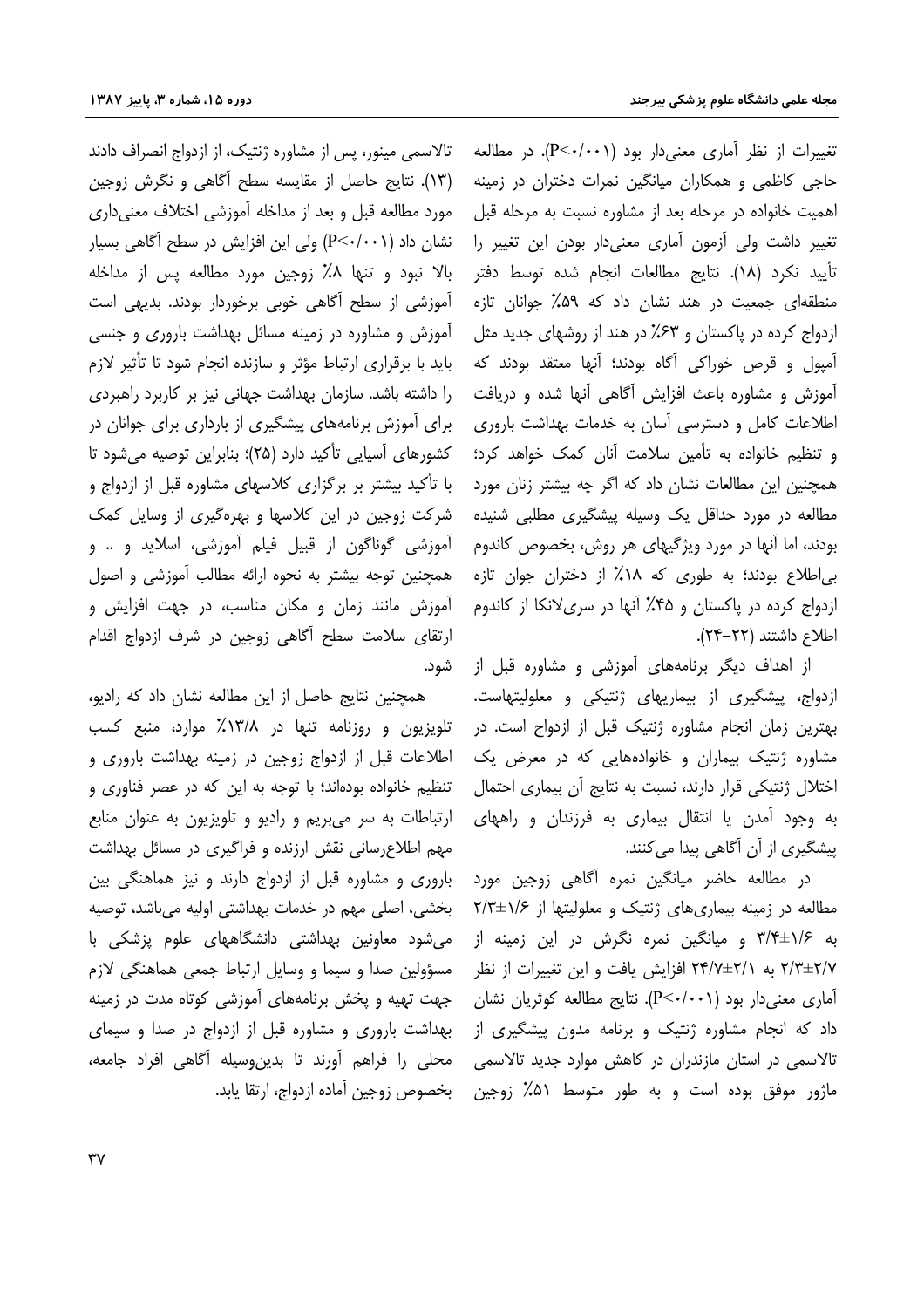کلاسهای آموزشی تأکید بیشتری شود. شاید یکی از دلایل در این پژوهش با وجود این که میانگین نمره آگاهی و هیایین بودن تأثیر آموزش، مختلط بودن کلاسهای آموزش گروهی و فیلمهای آموزشی جهت شرکت فعالانه زوجین در

نتيجه گيري

.<br>نگرش در زوجین مورد مطالعه بعد از مداخله آموزشی افزایش مشاوره قبل از ازدواج و محدودکردن آموزش،دهنده به یافته بود ولی این افزایش در سطح آگاهی بسیار بالا نبود؛ به مخلاصهگویی و عدم فرصت پرسش و پاسخ و بحث به زوجین طوری که نمره آگاهی زوجین مورد مطالعه تنها ۴/۳٪ افزایش په و تأکید بر روش آموزشی سخنرانی می باشد؛ به همین دلیل داشت و پس از مداخله آموزشی تنها ۸٪ آنان از آگاهی خوبی توصیه می شود در کنار برگزاری کلاسهای مشاوره به کیفیت برخوردار بودند. اساساً هدف از آموزش، کسب دانش است که ب برگزاری این کلاسها و تفکیک کلاسهای مشاوره قبل از به تغییر رفتار یادگیرنده منجر شود؛ بنابراین توصیه می شود ازدواج برای زوجین مرد و زن و استفاده از روشهای بحث برای رسیدن به این مهم،ّ یعنی تغییر رفتار نسبتاً پایدار در افراد و ارتقای سطح سلامت زوجین جوان، بر کیفیت کلاسهای آموزشی توجه بیشتری شود.

منابع:

1- Hatami H, Razavi S.M, EftekharA.H, Majlesi F, Savednozadi M, Parizadeh SMJ. Textbook of public health. Vol 3. 1<sup>st</sup> ed. Tehran: Arjomand Press; 2006. pp:1537-1545. [Persian].

2- Behnoudi Z. Family health & management. 1<sup>st</sup> ed. Tehran: Boshra Press; 2001. p:30.

3- Motamedi B, Soltan Ahmadi Zh, Nikian Y. Effect of pre-marriage counseling on girls' knowledge. Feyz, Kashan University of Medical Sciences & Health Services. 2004; 29 (8): 101-107. [Persian]

4- State of World Population Report 2005: Journalidts' press Kit. Reproductive Health Fact Sheet. World Health Organization/UNFPA, Maternal Mortality in 2000. Available From: http://www.unfpa.org/swp/2005/presskit/FactSheet/Facts\_rh.htm.Jouist' Press Kit Journalists' Press Kit

5- Mavalankar DV, Gray RH, Trivedi CR. Risk factors for preterm and term low birthweight in Ahmedabad, India. Int J Epidemiol. 1992; 21 (2): 263-272.

6- Bahrami A, Parizadeh SMJ. Report of healthy people until 2010. Vol 2. 1<sup>st</sup> ed. Mashhad: Mashhad University of Medical Sciences. 2005: p:17. [Persian]

7- Lemyre E, Infante-Rivord C, Dalliers L, Prevalence of congentiol anomalies at Birth among off spring of women at risk for a genetic disorder and with abnormal second trimester ultrasound. Teratology 1999: 60 (4): 240-244.

8- Marandi SAR, Azizi F, Larijani B, Jamshidi HR. Health in Islamic Republic of Iran. Ministry of Health and Medical Education, UNICEF. 1<sup>st</sup> ed. Tehran: 2000. pp:120-121. [Persian]

9- Sulivan KT, BrodurgTN. Are premarital Prevention Programs Reaching Couples at Risk for Marital Dysfunction? J Counselt Clin Psychol. 1997; 65 (1): 24-30.

10- Schumma WR. Premarital counseling and marital satisfaction among wives of militory service members. J Sex Marital. 1998: 24 (1): 21-29.

11- Hasan Zadeh- Nazarabadi M, Rezaeetalab Gh. Study of Youth, Knowledge, Behavior and Attitude towards Consanguineous Marriage. Iranian J Public Health. 2006; 65 (3): 47-53.

12- Hajian KO. Attitude and knowledge of couple about Thalassemia at the stage of marriage in Babol. J Med Faculty Guilan Univ Med Sci. 2000; 34-33 (9): 103-110.

13- Kosaryan M, Okhvatian A, Babamahmoodi F. How much we have been successful in nation wide preventive program for Thalassemia in Mazandaran University of Medical Sciences in 1992-2002. J Mazandaran Univ Med Sci. 2004: 41 (13): 47-54.

14- Zahiroddin AR, Khodaie Far F. Personality inventory of individuals referring to Tehran Family Court for divorce. Feyz, Kashan Univ Med Sci Health Services. 2003; 25 (7): 1-7.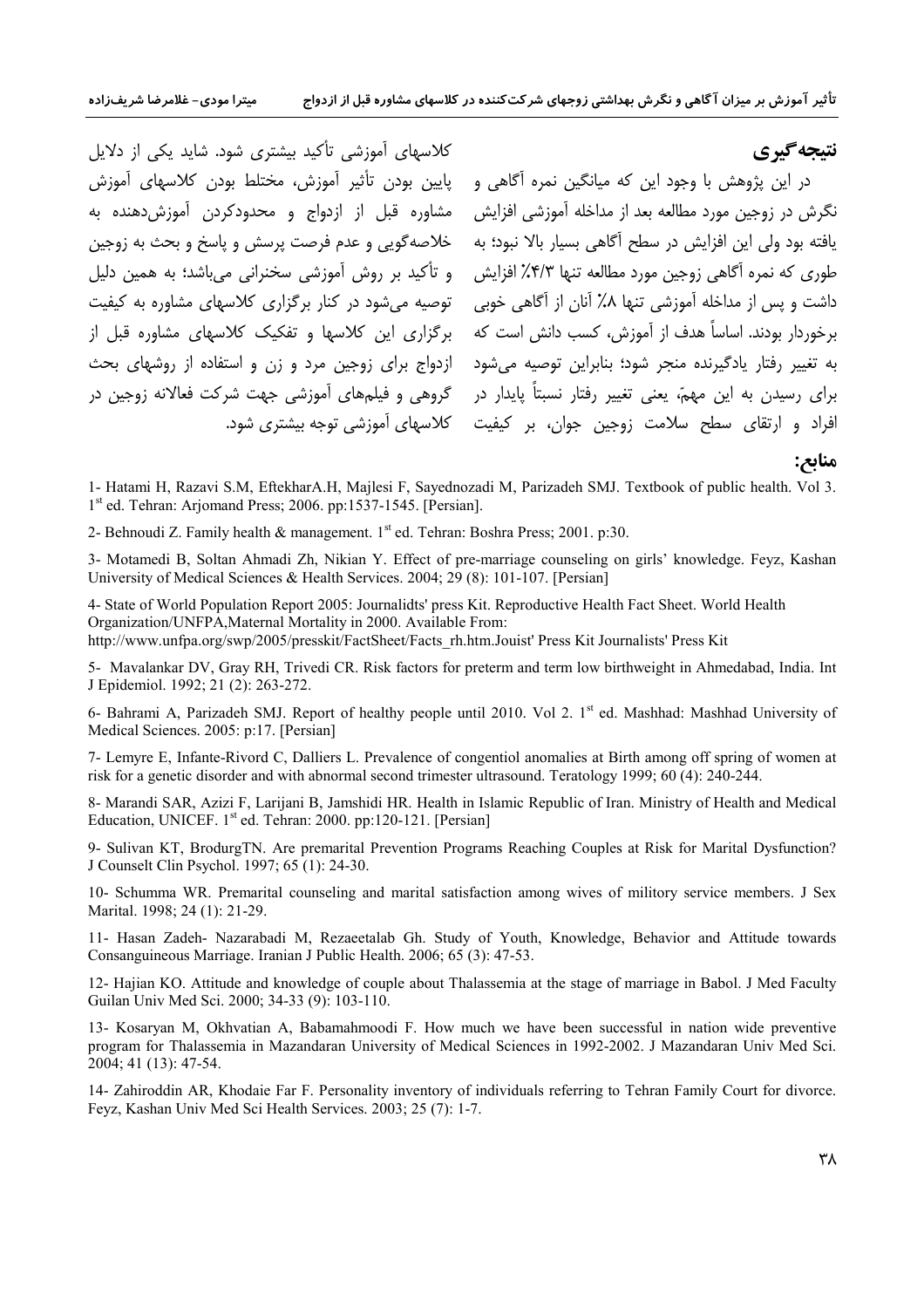15- EI-Hazim MA. Pre- marital examination as a method of prevention from blood genetic disorders. community views. Saudi Med J. 2006; 27 (9): 1291-1295.

16- Researchers from centers in North Carolina and Georgia. Counseling boots contraception use. Contraception. 2003; 377-383.

17- Wynendaele B. Impact of counseling on safer sex and STD occurrence among STD patients in Malawi. Int J STD AIDS. 1995; 6 (2): 105-108.

18- Haji Kazemi E, Mohammadi R, Hosseini F. Study on the effect of premarital health counseling on girls' awareness. J Iran Univ Med Sci. 2006; 52 (13): 93-100. [Persian]

19- Moshiri Z, Mohaddesi H, TermeYosefi O, Vazife Asle M, Moshiri S. Survey of education effects on sexual health in couples referred to marriage consulationcentersin West Azarbaijan. Journal of Urmia Nursing And Midwifery Faculty. 2004; 3 (2): 135-142. [Persian]

20- Grawick A, Nerdahl P, Banken R, Muenzenberger B, Sieving R. Risk and protective factors for sexual risk talking among adolescents involved in prime time. J Pediatric Nurse. 2004; 19: 340-350.

21- FisherJA, Bowman M, ThomasT. Issues for south Asian Indian Patients surrounding sexuality, fertility and child birth in the us health care system. J Am Board Fam Pract. 2004, 16: 151-155.

22- National Teen Pregnancy Research Center. What do Parent Know about Contraceptive. Perspective On Sexual and Reproductive Concerns. J Adolescent Health. 2004; 34: 112-124.

23- Population Council's Regional Office. Contraceptive use in Asia. Int Family Planning Perspective. 2002; 28: 186- 195.

24- School of Medicine in Philadelphia. Adolescents, contraception concerns. J Adolescent Health. 2004; 34:112-124.

25- Osis MJ, Duarte GA, Crespo Er, Espejo X , Padua KS. Choice of contraceptive method by woman attending a public Health Clinic Cad Saude Publica. 2004; 20:1586-1594.